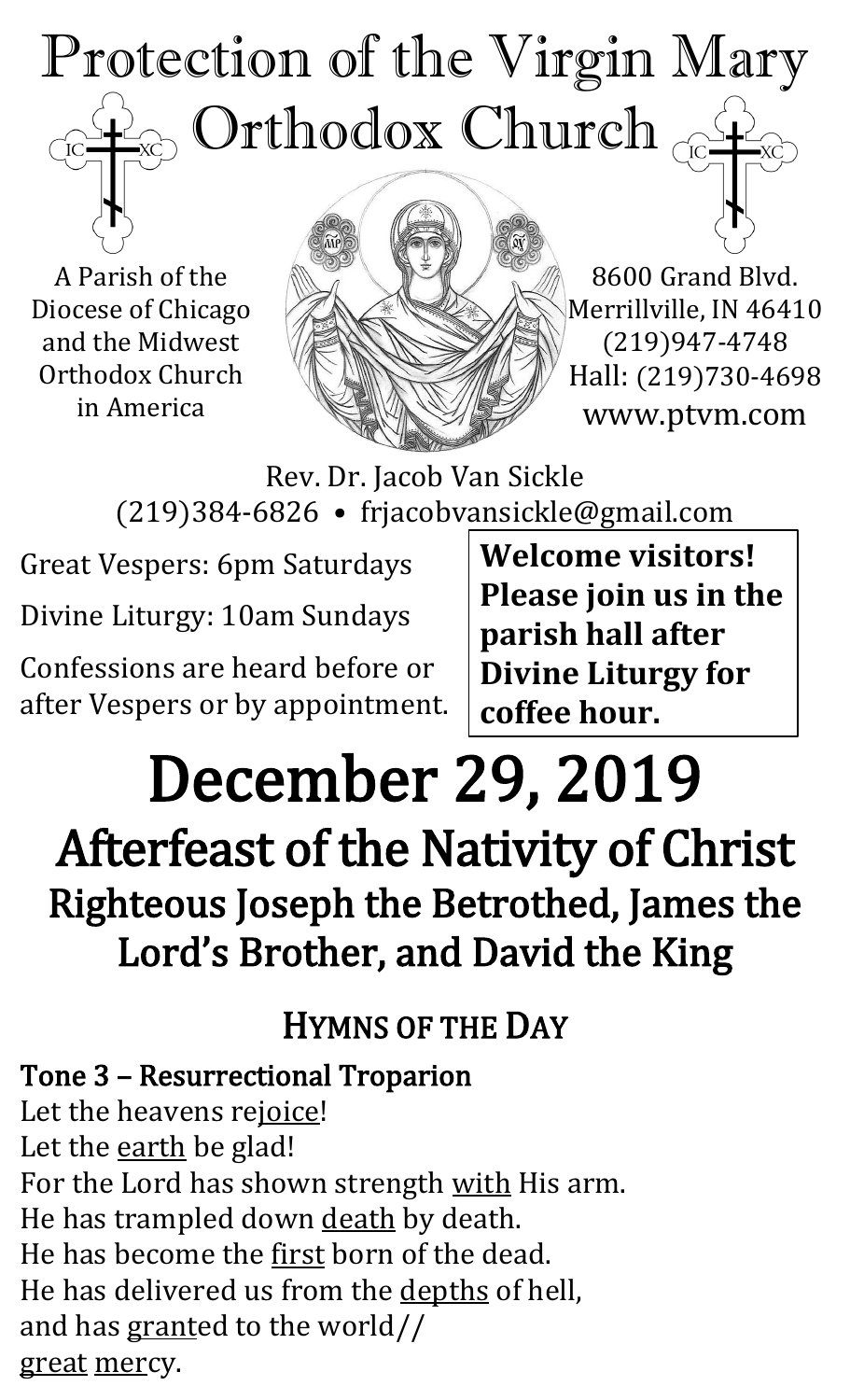### Tone 4 – Troparion of Nativity

Your Nativity, O Christ our God, has shone to the world the light of wisdom. For by it, those who worshipped the stars, were taught by a star to adore You, the Sun of righteousness, and to know You, the  $O$ rient from on high.// O Lord, glory to You!

#### Tone 2 – Troparion of the Day

Proclaim the wonder, O loseph, to David, the ancestor of God; you saw a Virgin great with child; you gave glory with the shepherds; you worshipped with the Magi; you received the news from the Angel.// Pray to Christ God to save our souls!

#### Tone 3 – Kontakion of the Day

Today godly David is filled with joy;

- Joseph and James offer praise.
- The glorious crown of their kinship with Christ fills them with great joy.

They sing praises to the One ineffably born on earth,//

and they cry out: "O Compassionate One, save those who honor You!"

#### Tone 3 – Kontakion of Nativity

Today the Virgin gives birth to the Transcendent One, and the earth offers a cave to the Unapproachable One. Angels with shepherds glorify Him;

the Wise Men journey with the star,//

since for our sake the eternal God was born as a little Child!

## SCRIPTURE READINGS

#### Tone 3 – Sunday Prokeimenon (Psalm 46)

Sing praises to our God, sing praises! Sing praises to our King, sing praises!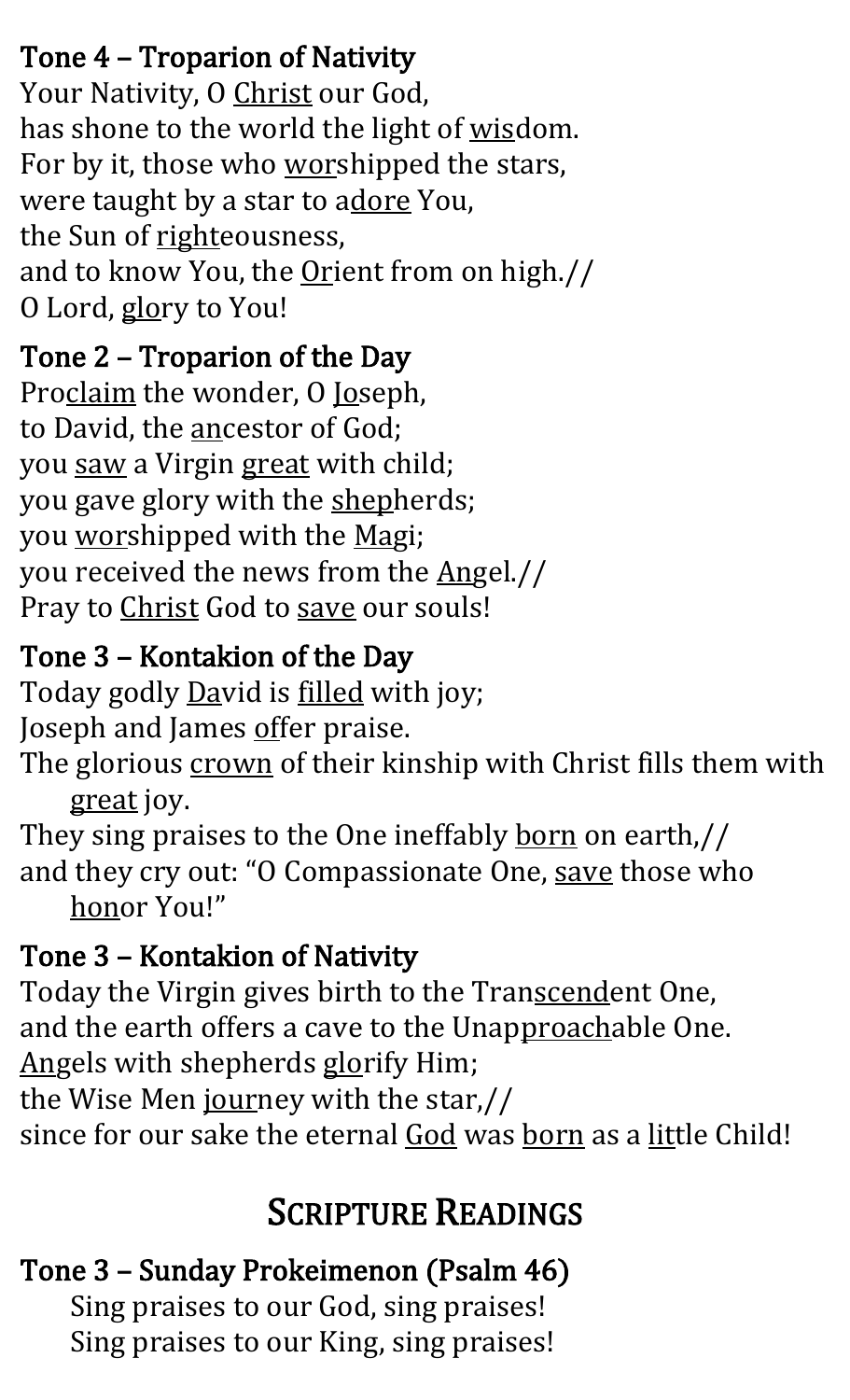#### Tone 4 –Prokeimenon for the Saints (Psalm 67)

God is wonderful in His saints, / the God of Israel!

### Epistle: Galatians 1.11-19 (Afterfeast)

Brethren: I make known to you that the gospel which was preached by me is not according to man. For I neither received it from man, nor was I taught it, but it came through the revelation of Jesus Christ. For you have heard of my former conduct in Judaism, how I persecuted the church of God beyond measure and tried to destroy it. And I advanced in Judaism beyond many of my contemporaries in my own nation, being more exceedingly zealous for the traditions of my fathers.

But when it pleased God, who separated me from my mother's womb and called me through His grace, to reveal His Son in me, that I might preach Him among the Gentiles, I did not immediately confer with flesh and blood, nor did I go up to Jerusalem to those who were apostles before me; but I went to Arabia, and returned again to Damascus.

Then after three years I went up to Jerusalem to see Peter and remained with him fifteen days. But I saw none of the other apostles except James, the Lord's brother.

## Gospel: Matthew 2.13-23 (Afterfeast)

At that time, when they had departed, behold, an angel of the Lord appeared to Joseph in a dream, saying, "Arise, take the young Child and His mother, flee to Egypt, and stay there until I bring you word; for Herod will seek the young Child to destroy Him."

When he arose, he took the young Child and His mother by night and departed for Egypt, and was there until the death of Herod, that it might be fulfilled which was spoken by the Lord through the prophet, saying, "Out of Egypt I called My Son."

Then Herod, when he saw that he was deceived by the wise men, was exceedingly angry; and he sent forth and put to death all the male children who were in Bethlehem and in all its districts, from two years old and under, according to the time which he had determined from the wise men.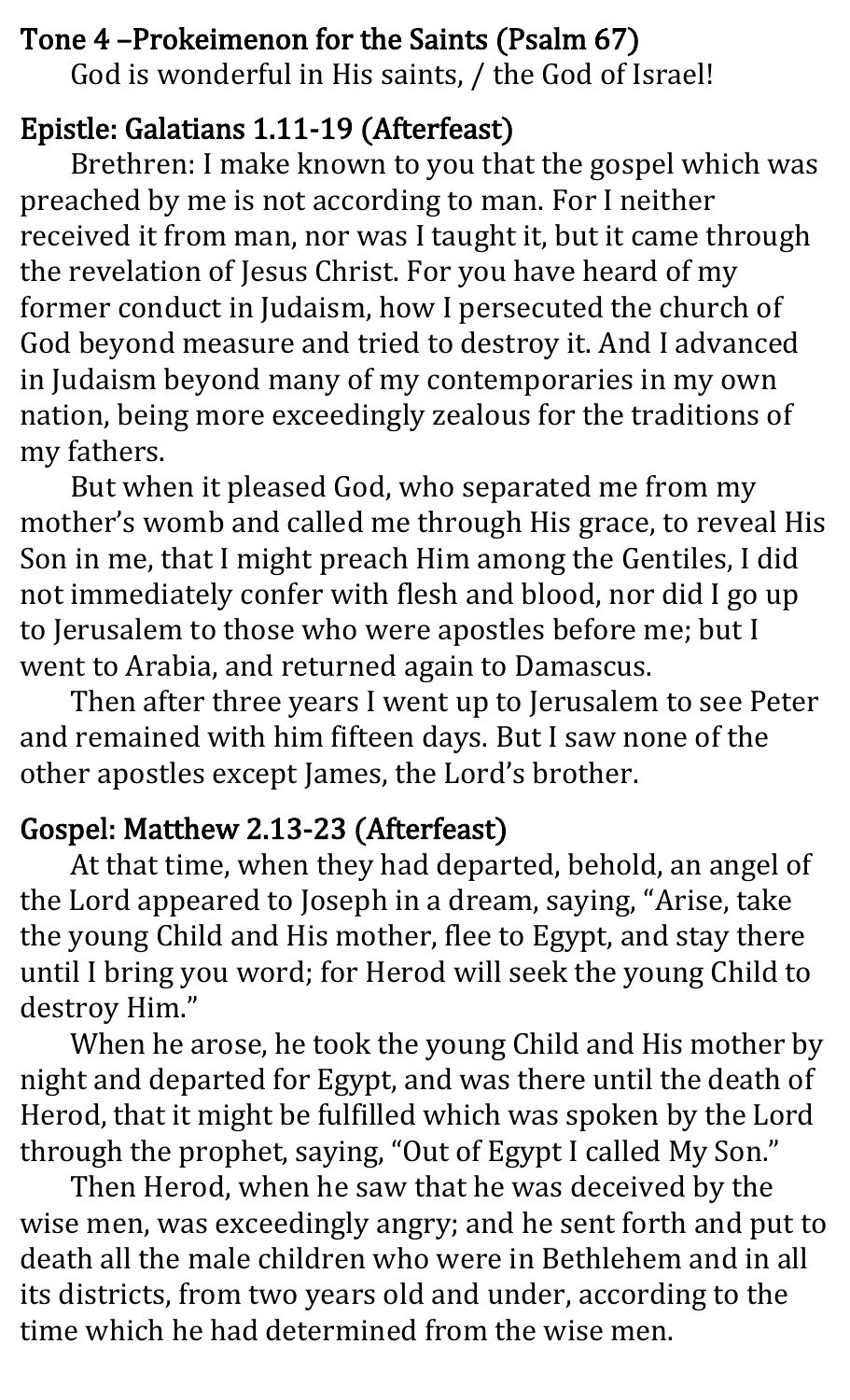Then was fulfilled what was spoken by Jeremiah the prophet, saying: "A voice was heard in Ramah, lamentation, weeping, and great mourning, Rachel weeping for her children, refusing to be comforted, because they are no more."

Now when Herod was dead, behold, an angel of the Lord appeared in a dream to Joseph in Egypt, saying, "Arise, take the young Child and His mother, and go to the land of Israel, for those who sought the young Child's life are dead."

Then he arose, took the young Child and His mother, and came into the land of Israel. But when he heard that Archelaus was reigning over Judea instead of his father Herod, he was afraid to go there. And being warned by God in a dream, he turned aside into the region of Galilee. And he came and dwelt in a city called Nazareth, that it might be fulfilled which was spoken by the prophets, "He shall be called a Nazarene."

#### WE REMEMBER IN PRAYER

| N.Dep. Ephrem Talley   |                 | <b>Martin Svihra</b>             |                 |
|------------------------|-----------------|----------------------------------|-----------------|
| Mary Dula              |                 | Pr. George Pappas                |                 |
| Mat. Nadia Metulynsky  |                 | <b>Ev.Mem</b> Walter Mosak ('05) |                 |
| <b>Diane Rosco</b>     |                 | James Eltow ('63)                |                 |
| Julia Karp             |                 | Eva Sinchuk ('51)                |                 |
| Archiman. Ephraim      |                 | William Krochta (1940)           |                 |
| <b>Margaret Vogrin</b> |                 | <b>Anatol Meuch</b>              |                 |
| Health &               | Warren          |                                  | Parker          |
| Salvation:             | Carol           |                                  | Melissa         |
| Archpr. Peter          | Tom             |                                  | Jonathan        |
| Pr. John               | Elizabeth       |                                  | Matthew         |
| Pr. Christopher        | Tina            |                                  | Gail            |
| Mat. Jennifer          | <b>Brittany</b> |                                  | Maria           |
| Andrew                 | Jennifer        |                                  | <b>Barbara</b>  |
| Gideon                 | Lennox          |                                  | <b>Thomas</b>   |
| Kevin                  | Laila           |                                  | Carol           |
| $\mathsf{lon}$         | Paula           |                                  | Jessica         |
| Tanya                  | <b>Stacey</b>   |                                  | Eduardo         |
| Jovan                  | Jeramie         |                                  | Christine       |
| Julia                  | Olivia          |                                  | <b>Nicholas</b> |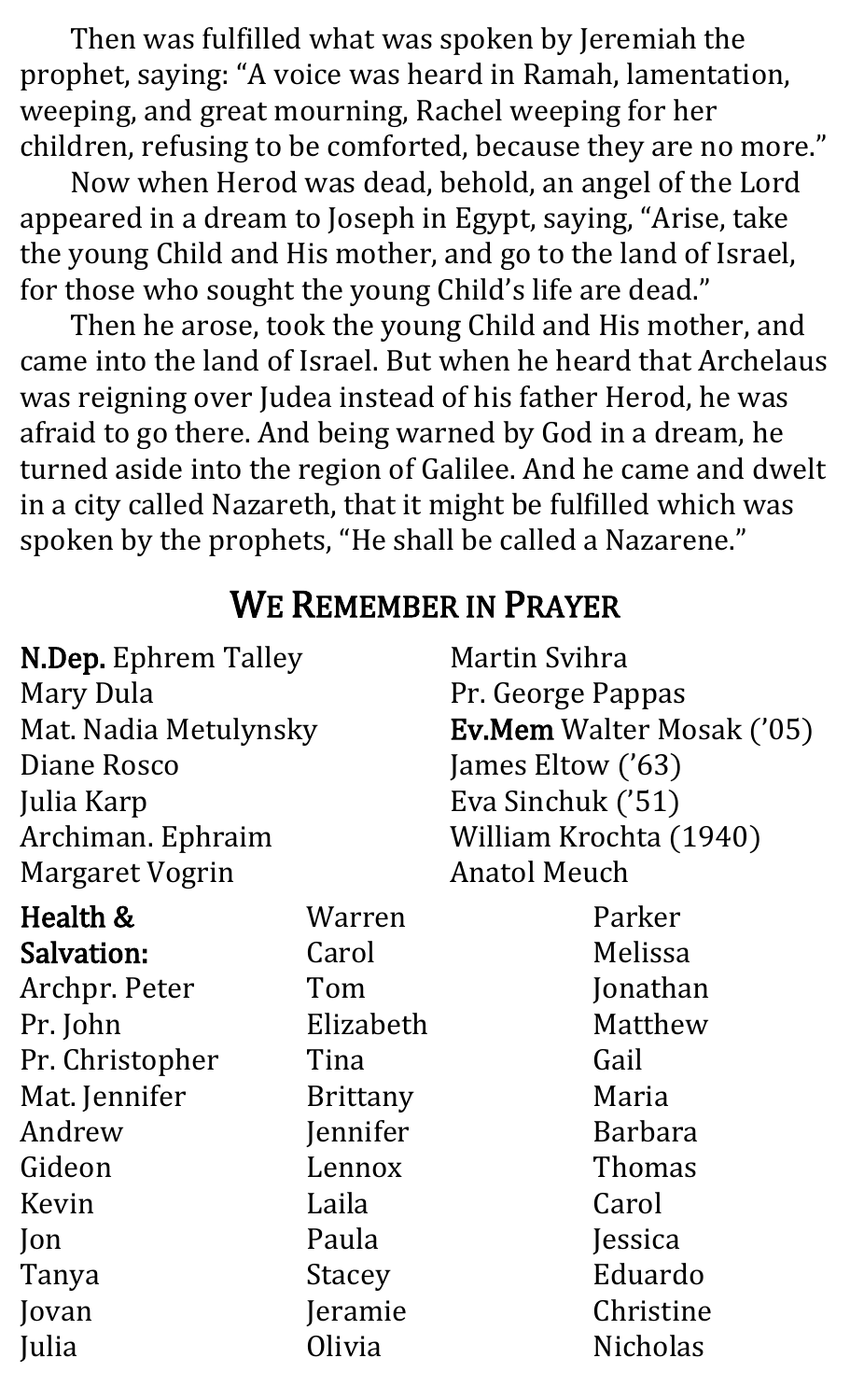| <b>Natalie</b> | Joseph  | Rachel    |
|----------------|---------|-----------|
| <b>Barbara</b> | Martin  | Kathleen  |
| Kristin        | Mark    | Paul      |
| Linda          | Alexa   | William   |
| Phyllis        | Paula   | Michael   |
| Kay            | James   | Frederick |
| Fred           | Joanne  | Janet     |
| Larry          | Michael | Lea       |
| Rollie         | Joseph  | Hania     |

\*If you know someone who needs prayer, please give their name to Fr Jacob

## ANNOUNCEMENTS

There is no Bible Study this week. We resume on January 8.

Next Sunday, Jan 5, we will celebrate a Baptismal Liturgy for Brian and Jeffrey Armstrong. Prayers of initiation begin at 9:45. Liturgy will begin promptly at 10am.

Following coffee hour next Sunday we will serve the Vespers of Theophany and bless the holy water for the new year.

2020 Calendars from St. Tikhon's are available in the Narthex.

Stewardship envelopes for 2020 are now available. If you have been a regular steward of this Church, there should be a box with your name on it for pick-up in the Narthex. If you want to become a steward but do not have a numbered box, please tell Mike Gruszyk, our treasurer, and he will get you one. It is much easier for us to account for your giving if you use assigned envelopes.

The parish council has contracted with the engineering firm DVG to address the perennial water drainage issues on our property. They have already performed a topographical survey and designed solutions which will prevent further damage to our building and parking lot. We do not yet know what this project will cost. We are in the process of securing bids for the work, which, God willing, should commence this Spring. Until further notice, all gifts marked "Building Fund" will be put toward this project.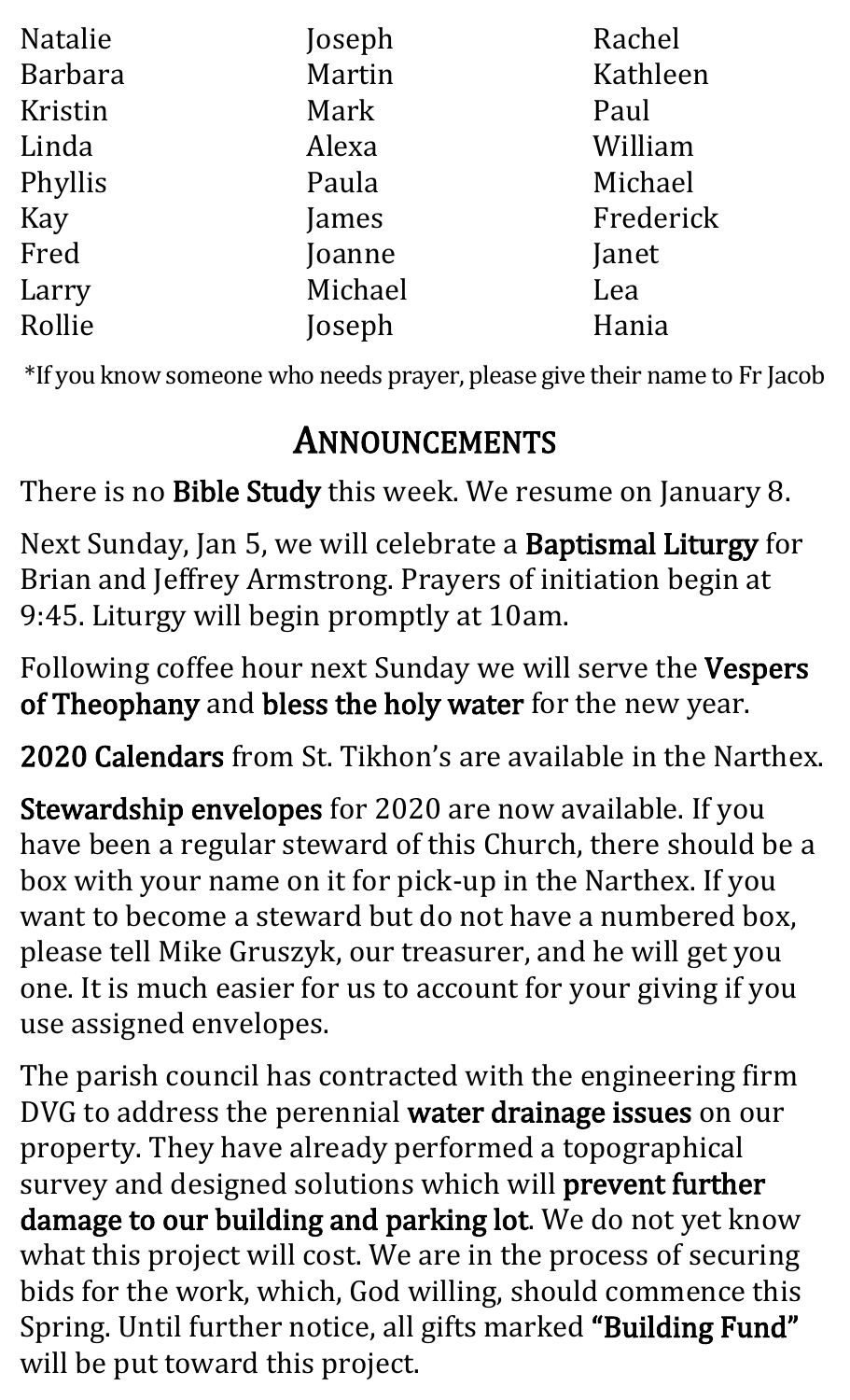#### Mark your calendars:

Dec 31: Great Vespers for the Circumcision of Christ @ Descent of the Holy Ghost @ 6pm

- Jan 1: Divine Liturgy for the Circumcision of Christ @ 10am
- Jan 5: Vespers of Theophany with the Great Blessing of Water after coffee hour
- Jan 6: Divine Liturgy for the Theophany of our Lord @ 10am
- Feb 9: Annual Parish Meeting after Divine Liturgy

Last week's offerings to the Lord: \$4,395

## The 2019 Nativity Message of His Beatitude, our Metropolitan Tikhon

To the Honorable Clergy, Venerable Monastics, and Pious Faithful of the Orthodox Church in America,

My Beloved Brethren and Blessed Children in the Lord, Christ is born! Glorify Him!

As we celebrate the Birth of Jesus Christ in the flesh and His baptism in the River Jordan, we call to mind the important roles that his mother, the Theotokos and Ever-Virgin Mary, and his Forerunner, John the Baptist, had in bringing about these events that manifested Christ to the world. For the Theotokos and the Baptist are indeed excellent examples for us, as we share their same calling to make Christ present in the world.

When Mary received the glad tidings that she was to become the Birth-giver of God, she humbly responded: "Behold, I am the handmaid of the Lord; let it be to me according to thy word." She then visited her relative Elizabeth, who was six months pregnant, and when she greeted Elizabeth, the babe in Elizabeth's womb leaped for joy. This babe, as we well know, was Saint John the Baptist, the Forerunner of Christ.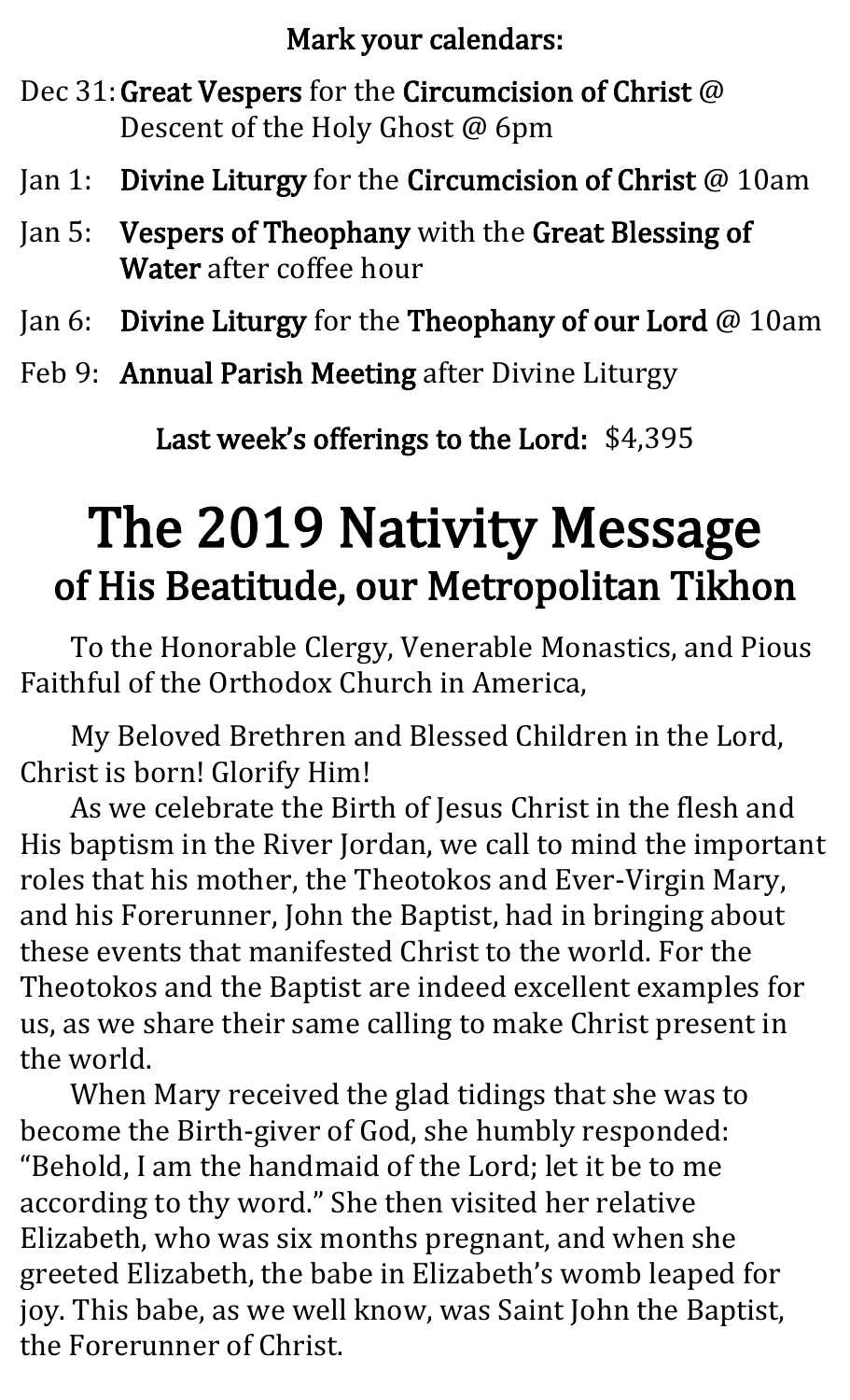The importance of John the Baptist in the Gospels cannot be overemphasized. As the Forerunner of Christ, he not only proclaimed that Jesus of Nazareth was the Christ, but also died a martyr's death for speaking the truth, foreshadowing that Christ, the Truth, would die for the Salvation of the world. In dying for the truth, John is not only the Forerunner to Christ, but also the Forerunner to all those who have died for Christ throughout the centuries, the countless martyrs who have struggled and been slain for Christ for more than two thousand years.

Some Christians are still called to this level of witness, to this level of dying in martyrdom for the sake of Christ. The twentieth century saw more Christian martyrs than any century beforehand, in places such as Russia, Romania, and Turkey. The twenty-first in turn is seeing many Christian martyrs in places like Ethiopia, Nigeria, and Syria. We pray for strength and steadfastness for all Christians suffering persecution for the sake of Christ, and in turn we ask for the intercessions of those who have died martyr's deaths in witness of Christ.

Yet certainly, not all Christians are called to be slain for Christ, to be beheaded like John the Baptist or many of the later martyrs. Neither are all called to be like the Baptist as public preachers or wandering ascetics. For those who do not have the Baptist's calling, another route is provided: the calling to live like the Virgin Mary. For while John made Christ known to the world, it was through the Virgin Mary that Christ came to be born in the flesh. She is the Theotokos, the bearer of the Lord Jesus Christ, and in the same way, Christians can "bear Christ" and make Him present. Instead of preaching God's works across hills and dales, we can keep them close and ponder them in our hearts (see Luke 2:19). By thus meditating on God's works, we will become authentically humble, gentle, and kind like Mary. And in this process of contemplating what Christ has done for us, we will gain boldness before Him in our private conversations with Him. Forging a personal relationship with Christ, we will have